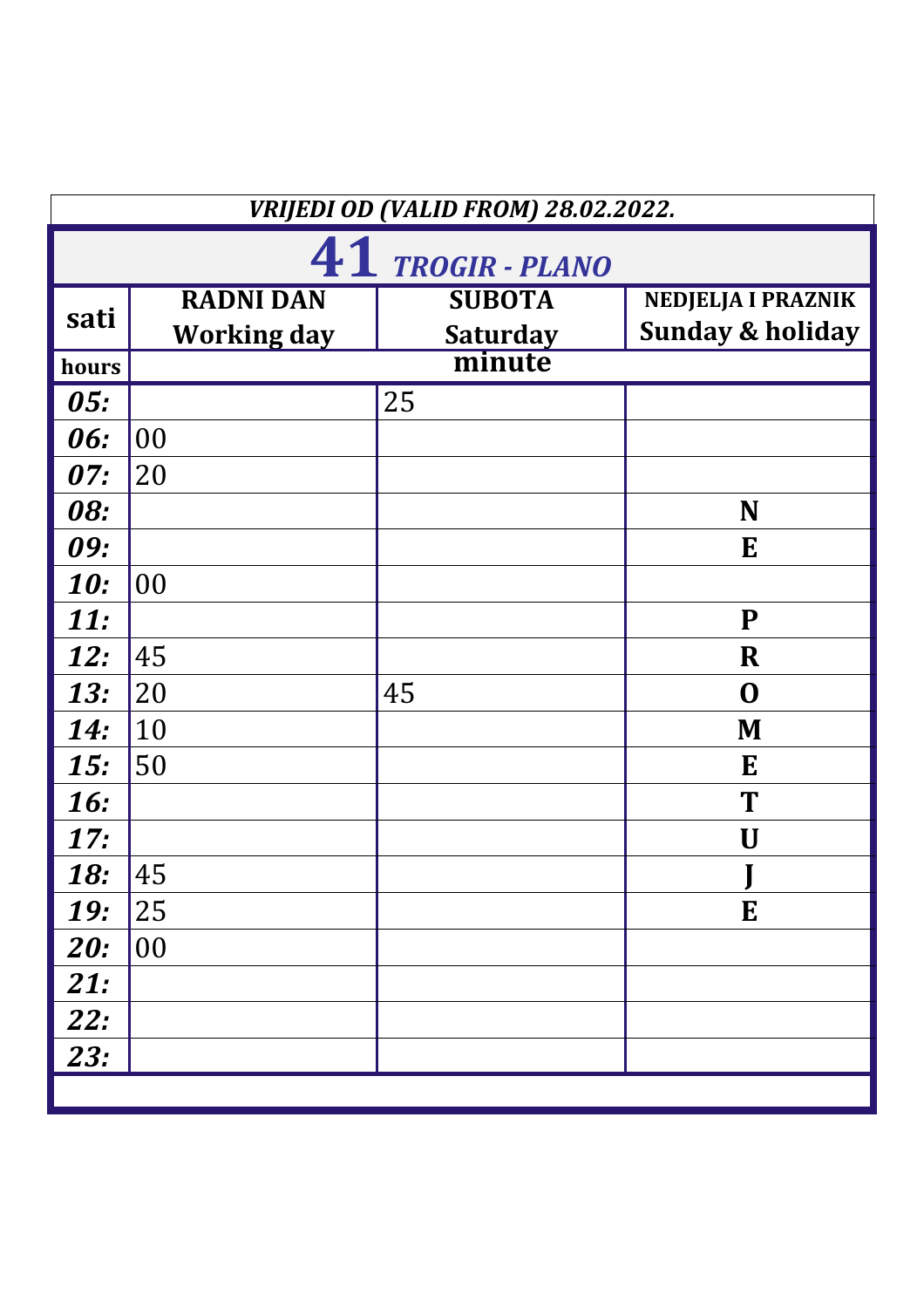|            | VRIJEDI OD (VALID FROM) 28.02.2022. |                           |                             |  |
|------------|-------------------------------------|---------------------------|-----------------------------|--|
|            |                                     | 41 PLANO - TROGIR         |                             |  |
| sati       | <b>RADNI DAN</b>                    | <b>SUBOTA</b>             | <b>NEDJELJA I PRAZNIK</b>   |  |
|            | <b>Working day</b>                  | <b>Saturday</b><br>minute | <b>Sunday &amp; holiday</b> |  |
| hours      |                                     |                           |                             |  |
| 05:        |                                     | 40                        |                             |  |
| 06:        | 15                                  |                           |                             |  |
| 07:        | 35                                  |                           |                             |  |
| <b>08:</b> |                                     |                           | N                           |  |
| 09:        |                                     |                           | E                           |  |
| <b>10:</b> | 15                                  |                           |                             |  |
| <b>11:</b> |                                     |                           | ${\bf P}$                   |  |
| <b>12:</b> |                                     |                           | $\bf R$                     |  |
| <b>13:</b> | 00, 35                              |                           | $\mathbf 0$                 |  |
| <b>14:</b> | 25                                  | 00                        | M                           |  |
| 15:        |                                     |                           | E                           |  |
| <b>16:</b> | 05                                  |                           | T                           |  |
| 17:        |                                     |                           | U                           |  |
| 18:        |                                     |                           |                             |  |
| <b>19:</b> | 00 40                               |                           | E                           |  |
| <b>20:</b> | 15                                  |                           |                             |  |
| 21:        |                                     |                           |                             |  |
| <b>22:</b> |                                     |                           |                             |  |
| 23:        |                                     |                           |                             |  |
|            |                                     |                           |                             |  |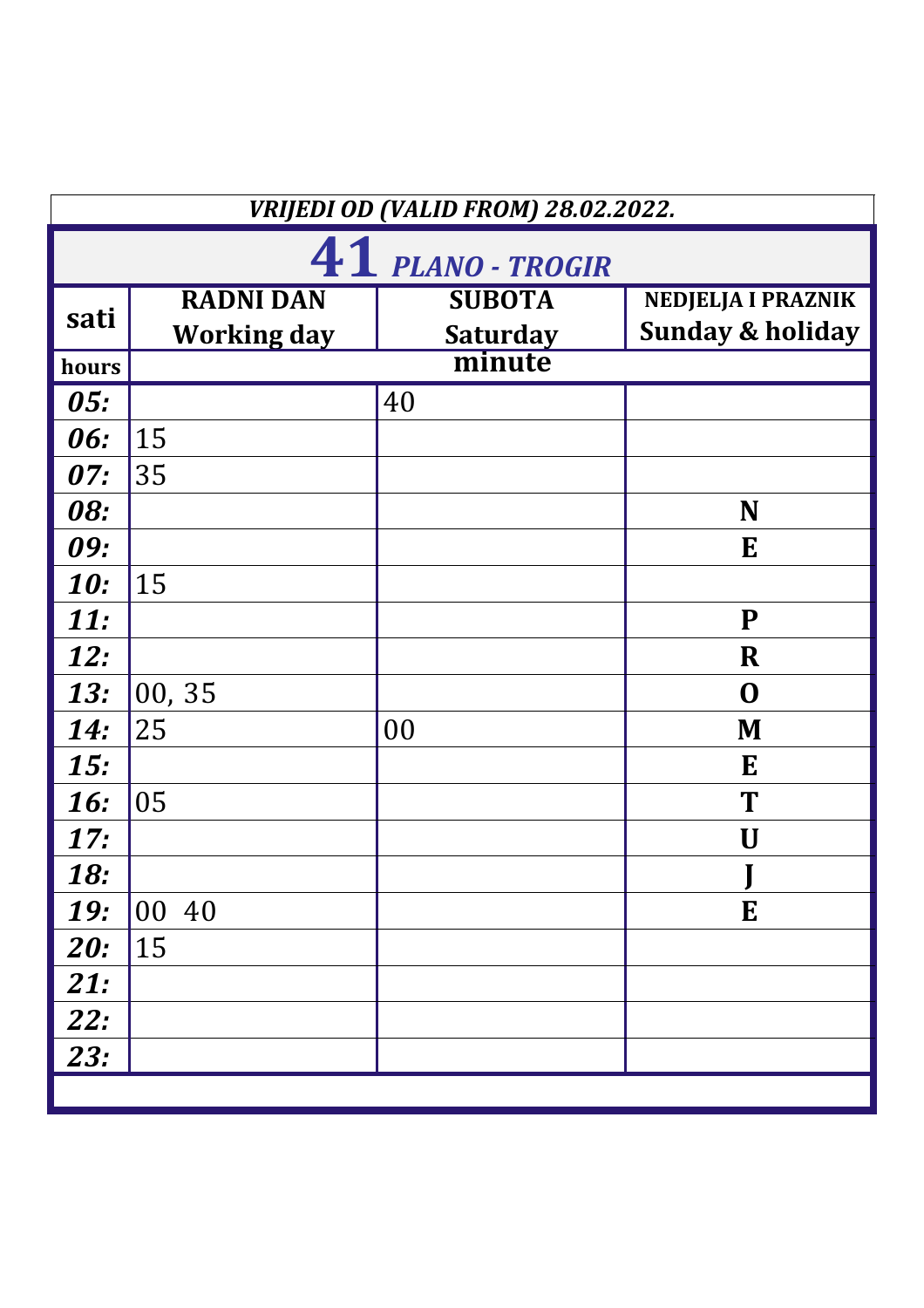|            | VRIJEDI OD (VALID FROM) 28.02.2022. |                 |                             |  |  |
|------------|-------------------------------------|-----------------|-----------------------------|--|--|
|            | 42 TROGIR - SLATINE                 |                 |                             |  |  |
| sati       | <b>RADNI DAN</b>                    | <b>SUBOTA</b>   | <b>NEDJELJA I PRAZNIK</b>   |  |  |
|            | <b>Working day</b>                  | <b>Saturday</b> | <b>Sunday &amp; holiday</b> |  |  |
| hours      |                                     | minute          |                             |  |  |
| 04:        | 40                                  |                 |                             |  |  |
| <b>05:</b> | 55                                  | 55              |                             |  |  |
| 06:        | 50                                  | 50              | 00                          |  |  |
| 07:        |                                     |                 |                             |  |  |
| 08:        |                                     |                 |                             |  |  |
| 09:        | 10                                  | 10              |                             |  |  |
| <b>10:</b> |                                     |                 |                             |  |  |
| <b>11:</b> | 40                                  |                 |                             |  |  |
| <b>12:</b> | 45                                  | 30              | 00                          |  |  |
| <b>13:</b> |                                     |                 |                             |  |  |
| <b>14:</b> | 20                                  | 20              |                             |  |  |
| 15:        | 20                                  |                 |                             |  |  |
| <b>16:</b> | 30                                  | 30              |                             |  |  |
| 17:        |                                     |                 | 30                          |  |  |
| <b>18:</b> | 45                                  |                 |                             |  |  |
| <b>19:</b> |                                     | 30              |                             |  |  |
| <b>20:</b> | 00                                  |                 |                             |  |  |
| 21:        | 40                                  | 40              | 50                          |  |  |
| 22:        | 30                                  |                 |                             |  |  |
| 23:        |                                     |                 |                             |  |  |
|            | Svraća u Žedno                      |                 |                             |  |  |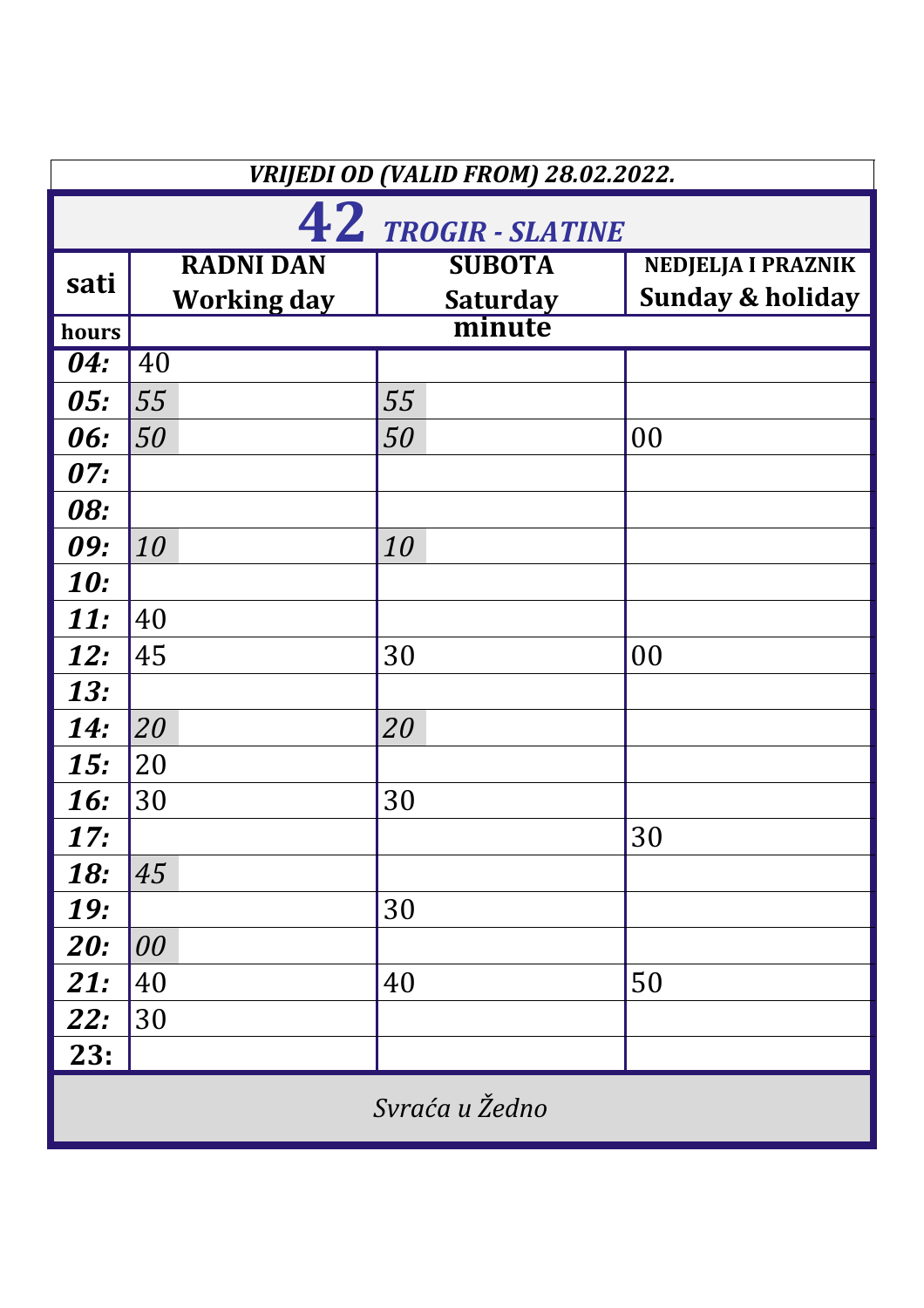|            | VRIJEDI OD (VALID FROM) 28.02.2022. |                 |                             |  |  |
|------------|-------------------------------------|-----------------|-----------------------------|--|--|
|            | 42 SLATINE - TROGIR                 |                 |                             |  |  |
| sati       | <b>RADNI DAN</b>                    | <b>SUBOTA</b>   | <b>NEDJELJA I PRAZNIK</b>   |  |  |
|            | <b>Working day</b>                  | <b>Saturday</b> | <b>Sunday &amp; holiday</b> |  |  |
| hours      |                                     | minute          |                             |  |  |
| 05:        | 00                                  |                 |                             |  |  |
| 06:        | 15                                  | 20              | 20                          |  |  |
| 07:        | 15                                  | 15              |                             |  |  |
| <b>08:</b> |                                     |                 |                             |  |  |
| 09:        | 30                                  | 30              |                             |  |  |
| <b>10:</b> |                                     |                 |                             |  |  |
| <b>11:</b> |                                     |                 |                             |  |  |
| 12:        | 00                                  | 50              | 20                          |  |  |
| <b>13:</b> | 05                                  |                 |                             |  |  |
| <b>14:</b> | 45                                  | 45              |                             |  |  |
| 15:        | 40                                  |                 |                             |  |  |
| <b>16:</b> | 50                                  | 50              |                             |  |  |
| 17:        |                                     |                 | 50                          |  |  |
| 18:        |                                     |                 |                             |  |  |
| <b>19:</b> | 05                                  | 50              |                             |  |  |
| <b>20:</b> | 20                                  |                 |                             |  |  |
| 21:        |                                     |                 |                             |  |  |
| 22:        | 00 50                               | 00              | 10                          |  |  |
| <b>23:</b> |                                     |                 |                             |  |  |
|            | Svraća u Žedno                      |                 |                             |  |  |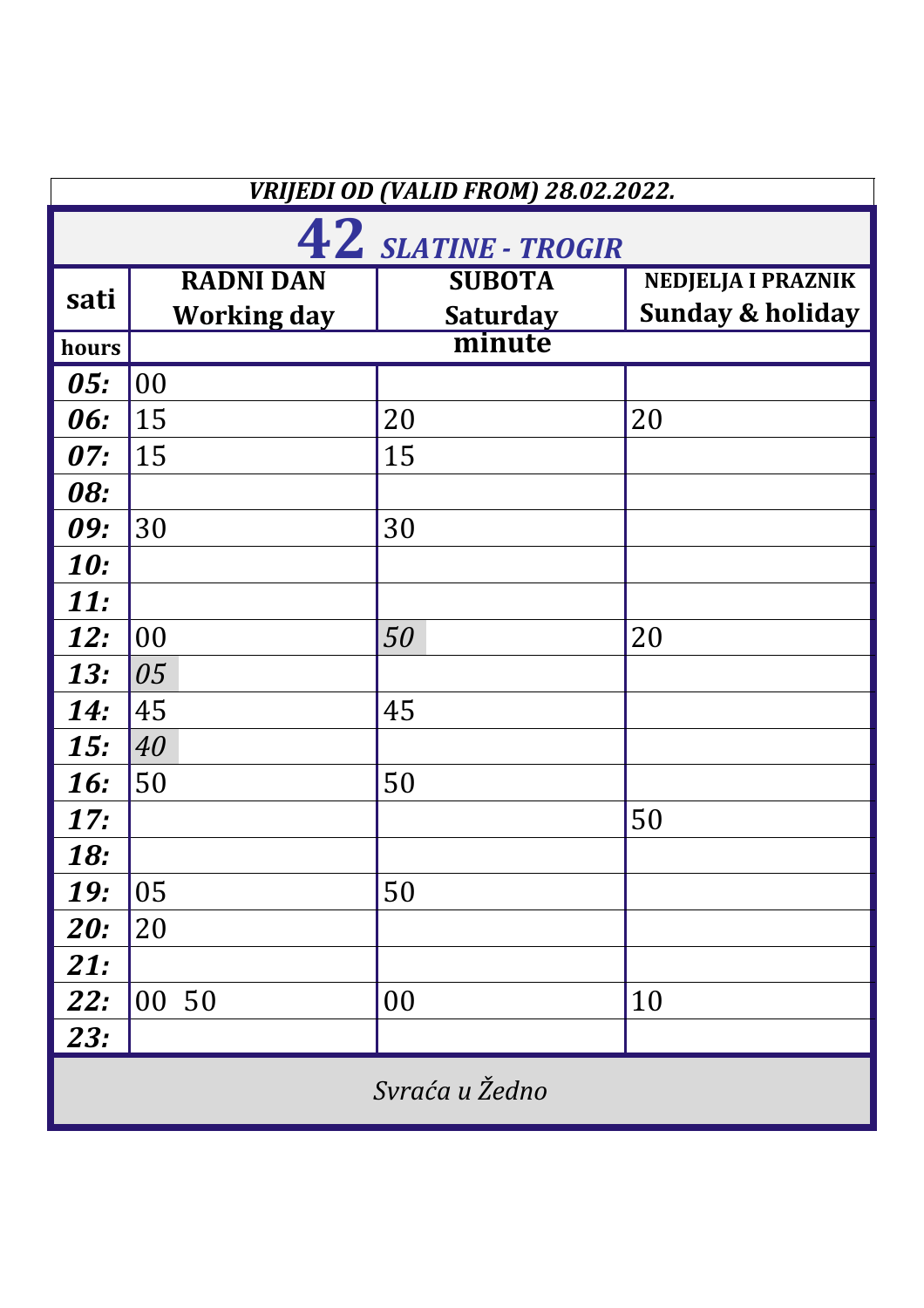|            | VRIJEDI OD (VALID FROM) 28.02.2022.    |                                  |                                                          |  |
|------------|----------------------------------------|----------------------------------|----------------------------------------------------------|--|
|            | 44 TROGIR - OKRUG DONJI                |                                  |                                                          |  |
| sati       | <b>RADNI DAN</b><br><b>Working day</b> | <b>SUBOTA</b><br><b>Saturday</b> | <b>NEDJELJA I PRAZNIK</b><br><b>Sunday &amp; holiday</b> |  |
| hours      |                                        | minute                           |                                                          |  |
| 04:        | 55                                     |                                  |                                                          |  |
| 05:        | 55                                     |                                  |                                                          |  |
| 06:        | 40                                     | 50                               |                                                          |  |
| 07:        |                                        |                                  |                                                          |  |
| 08:        |                                        |                                  |                                                          |  |
| 09:        |                                        |                                  | 00                                                       |  |
| <b>10:</b> | 00                                     | 00                               |                                                          |  |
| <b>11:</b> | 25                                     |                                  |                                                          |  |
| <b>12:</b> |                                        |                                  |                                                          |  |
| <b>13:</b> | 05                                     |                                  |                                                          |  |
| <b>14:</b> | 15                                     |                                  |                                                          |  |
| 15:        | 10                                     | 15                               |                                                          |  |
| <b>16:</b> |                                        |                                  |                                                          |  |
| 17:        | 00                                     |                                  |                                                          |  |
| <b>18:</b> | 30                                     |                                  |                                                          |  |
| <b>19:</b> | 30                                     |                                  | 10                                                       |  |
| <b>20:</b> | 30                                     | 30                               |                                                          |  |
| 21:        |                                        |                                  |                                                          |  |
| <b>22:</b> | 00                                     |                                  |                                                          |  |
| 23:        |                                        |                                  |                                                          |  |
|            |                                        |                                  |                                                          |  |
|            |                                        |                                  |                                                          |  |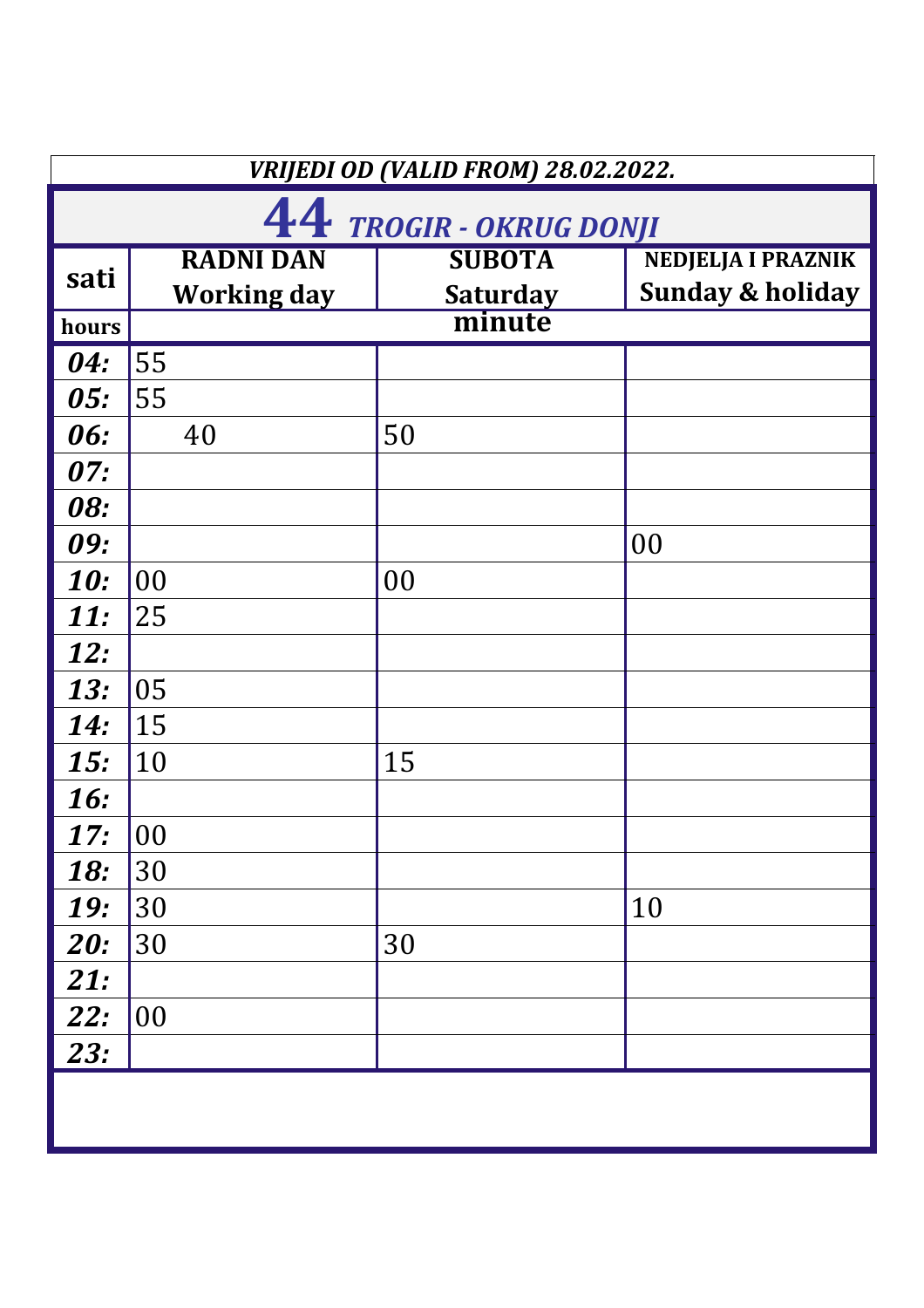|            | VRIJEDI OD (VALID FROM) 28.02.2022.    |                                  |                                                   |  |
|------------|----------------------------------------|----------------------------------|---------------------------------------------------|--|
|            | 44 OKRUG DONJI - TROGIR                |                                  |                                                   |  |
| sati       | <b>RADNI DAN</b><br><b>Working day</b> | <b>SUBOTA</b><br><b>Saturday</b> | NEDJELJA I PRAZNIK<br><b>Sunday &amp; holiday</b> |  |
| hours      |                                        | minute                           |                                                   |  |
| 05:        | 25                                     |                                  |                                                   |  |
| 06:        | 25                                     |                                  |                                                   |  |
| 07:        | 10                                     | 15                               |                                                   |  |
| <b>08:</b> |                                        |                                  |                                                   |  |
| 09:        |                                        |                                  | 30                                                |  |
| <b>10:</b> | 30                                     | 30                               |                                                   |  |
| <b>11:</b> | 55                                     |                                  |                                                   |  |
| <b>12:</b> |                                        |                                  |                                                   |  |
| <b>13:</b> | 35                                     |                                  |                                                   |  |
| <b>14:</b> | 45                                     |                                  |                                                   |  |
| 15:        | 40                                     | 45                               |                                                   |  |
| <b>16:</b> |                                        |                                  |                                                   |  |
| 17:        | 30                                     |                                  |                                                   |  |
| 18:        |                                        |                                  |                                                   |  |
| <b>19:</b> | 00                                     |                                  | 40                                                |  |
| <b>20:</b> | 00                                     |                                  |                                                   |  |
| <b>21:</b> | 00                                     | 00                               |                                                   |  |
| 22:        | 30                                     |                                  |                                                   |  |
| <b>23:</b> |                                        |                                  |                                                   |  |
|            |                                        |                                  |                                                   |  |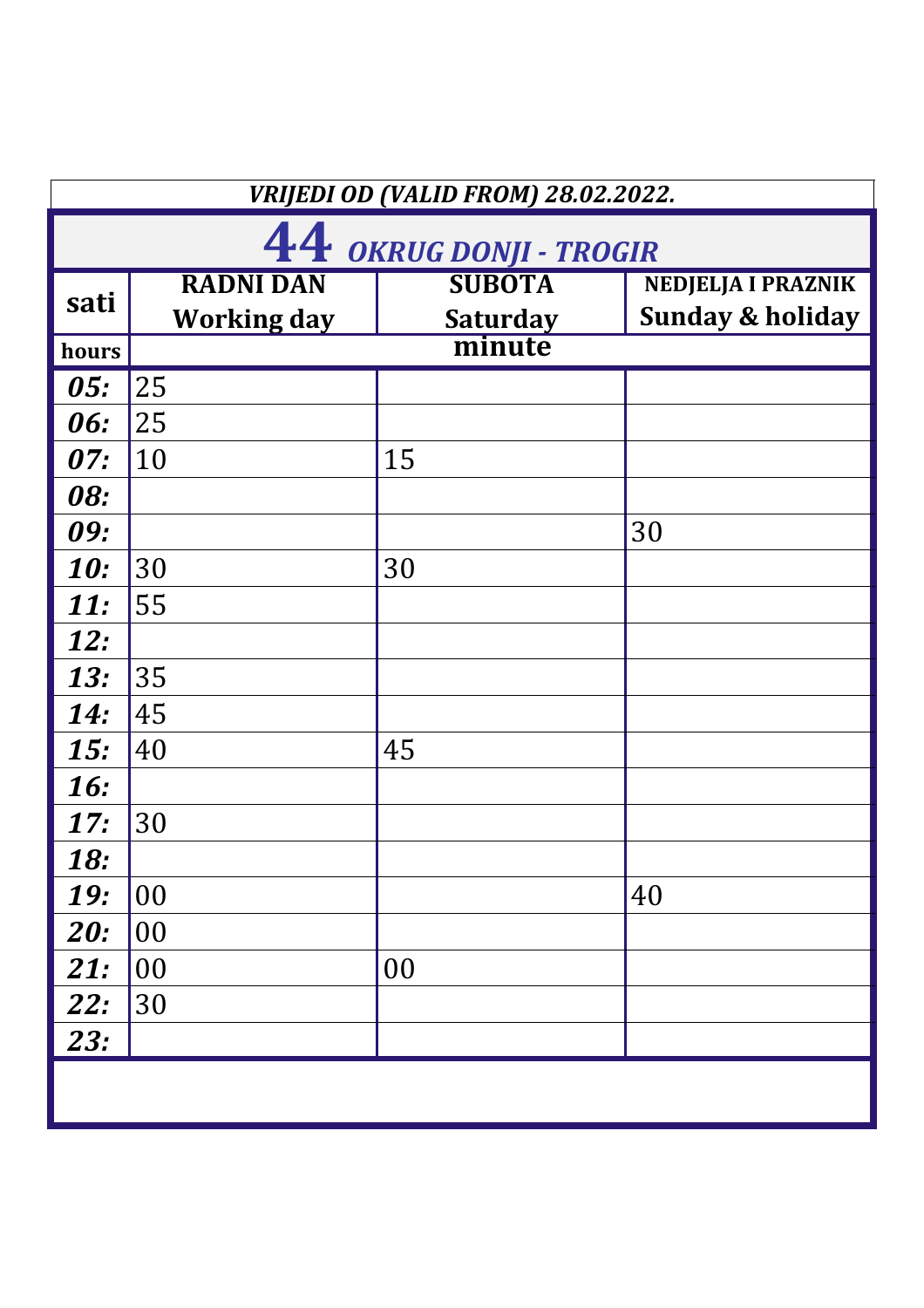| VRIJEDI OD (VALID FROM) 21.06.2021. |                            |                 |                             |  |
|-------------------------------------|----------------------------|-----------------|-----------------------------|--|
|                                     | 45 TROGIR - SEGET VRANJICA |                 |                             |  |
|                                     | <b>RADNI DAN</b>           | <b>SUBOTA</b>   | <b>NEDJELJA I PRAZNIK</b>   |  |
| sati                                | <b>Working day</b>         | <b>Saturday</b> | <b>Sunday &amp; holiday</b> |  |
| hours                               |                            | minute          |                             |  |
| 05:                                 |                            |                 |                             |  |
| 06:                                 | 45                         |                 |                             |  |
| 07:                                 |                            |                 |                             |  |
| <b>08:</b>                          |                            | N               | N                           |  |
| 09:                                 |                            | E               | E                           |  |
| <b>10:</b>                          |                            |                 |                             |  |
| <b>11:</b>                          |                            | P               | ${\bf P}$                   |  |
| <b>12:</b>                          |                            | $\bf R$         | $\bf R$                     |  |
| <b>13:</b>                          |                            | $\mathbf 0$     |                             |  |
| <b>14:</b>                          |                            | M               | M                           |  |
| 15:                                 |                            | E               | E                           |  |
| <b>16:</b>                          |                            | T               | T                           |  |
| 17:                                 |                            | U               | U                           |  |
| 18:                                 |                            |                 |                             |  |
| <b>19:</b>                          |                            | E               | E                           |  |
| <b>20:</b>                          |                            |                 |                             |  |
| 21:                                 |                            |                 |                             |  |
| <b>22:</b>                          |                            |                 |                             |  |
| <b>23:</b>                          |                            |                 |                             |  |
|                                     |                            |                 |                             |  |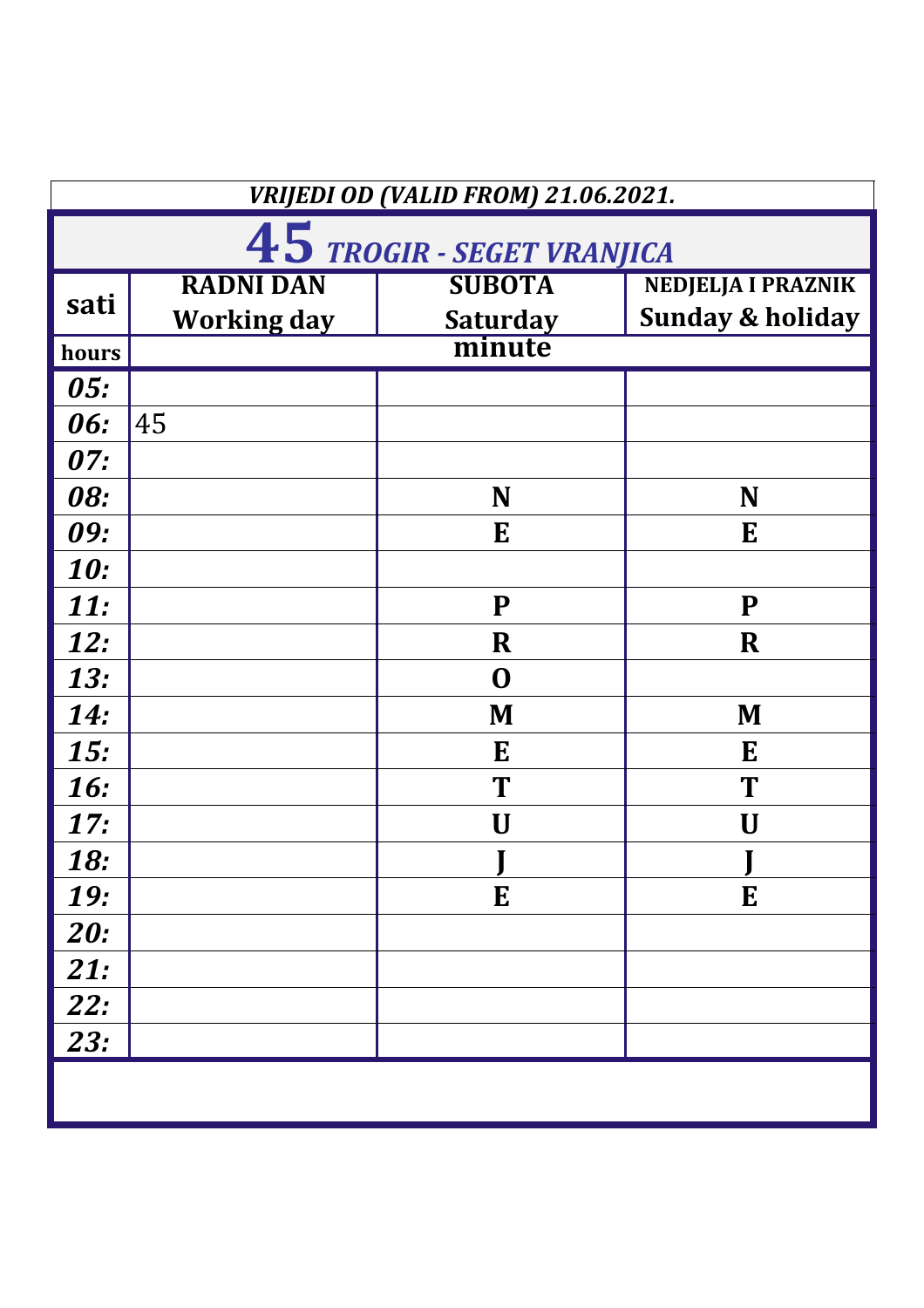| VRIJEDI OD (VALID FROM) 21.06.2021. |                            |                 |                             |  |
|-------------------------------------|----------------------------|-----------------|-----------------------------|--|
|                                     | 45 SEGET VRANJICA - TROGIR |                 |                             |  |
|                                     | <b>RADNI DAN</b>           | <b>SUBOTA</b>   | <b>NEDJELJA I PRAZNIK</b>   |  |
| sati                                | <b>Working day</b>         | <b>Saturday</b> | <b>Sunday &amp; holiday</b> |  |
| hours                               |                            | minute          |                             |  |
| 05:                                 |                            |                 |                             |  |
| 06:                                 | 55                         |                 |                             |  |
| 07:                                 |                            |                 |                             |  |
| <b>08:</b>                          |                            | N               | N                           |  |
| 09:                                 |                            | E               | E                           |  |
| <b>10:</b>                          |                            |                 |                             |  |
| <b>11:</b>                          |                            | P               | ${\bf P}$                   |  |
| <b>12:</b>                          |                            | $\mathbf R$     | $\bf R$                     |  |
| <b>13:</b>                          |                            | $\mathbf 0$     |                             |  |
| <b>14:</b>                          |                            | M               | M                           |  |
| 15:                                 |                            | E               | E                           |  |
| <b>16:</b>                          |                            | T               | T                           |  |
| 17:                                 |                            | U               | U                           |  |
| 18:                                 |                            |                 |                             |  |
| <b>19:</b>                          |                            | E               | E                           |  |
| <b>20:</b>                          |                            |                 |                             |  |
| 21:                                 |                            |                 |                             |  |
| <b>22:</b>                          |                            |                 |                             |  |
| <b>23:</b>                          |                            |                 |                             |  |
|                                     |                            |                 |                             |  |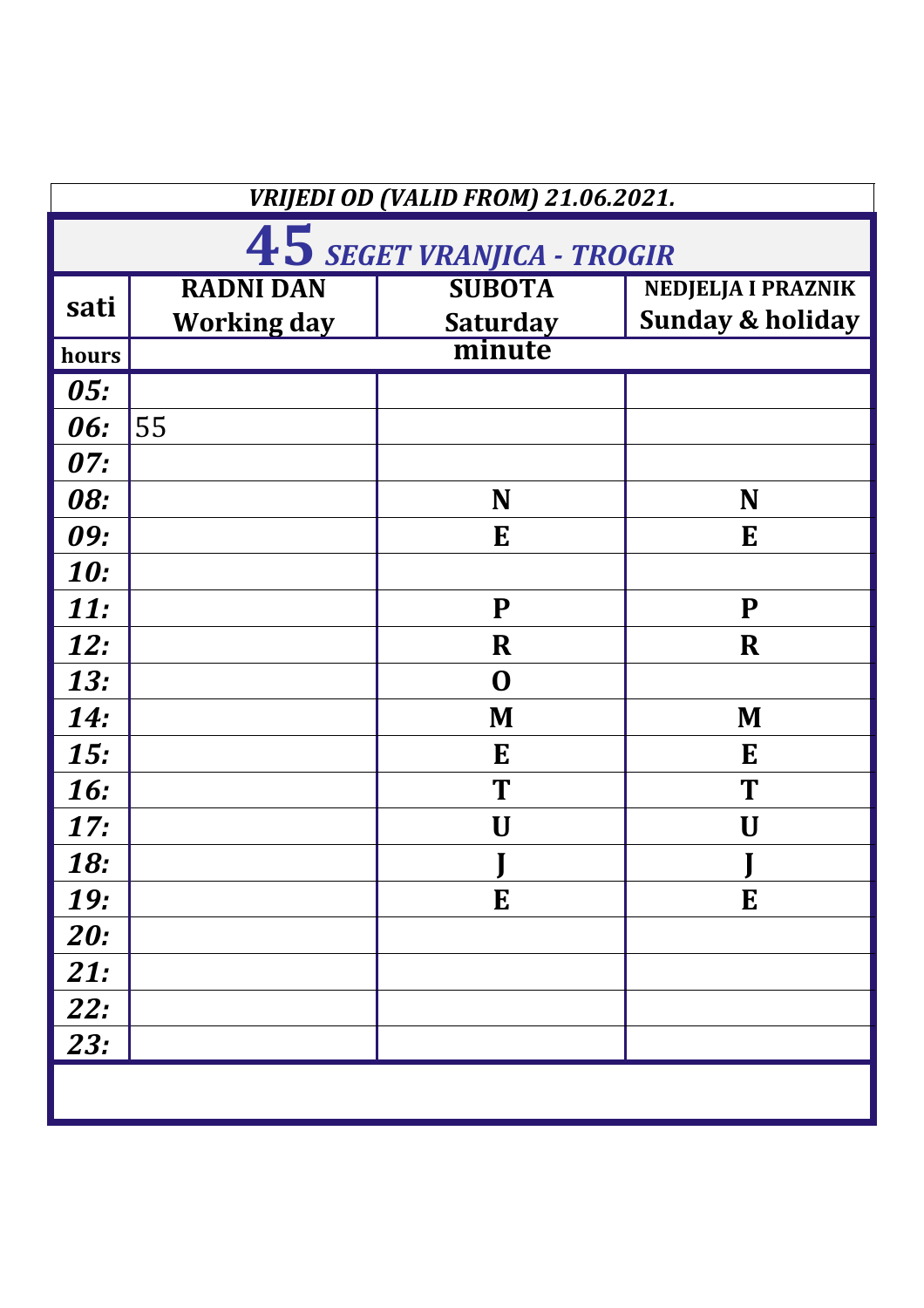| VRIJEDI OD (VALID FROM) 21.06.2021.            |                                 |                                                        |                                                          |
|------------------------------------------------|---------------------------------|--------------------------------------------------------|----------------------------------------------------------|
| <b>48 TROGIR - VRSINE - MARINA</b>             |                                 |                                                        |                                                          |
| sati                                           | <b>RADNI DAN</b><br>Working day | <b>SUBOTA</b><br><b>Saturday</b>                       | <b>NEDJELJA I PRAZNIK</b><br><b>Sunday &amp; holiday</b> |
| hours                                          |                                 | minute                                                 |                                                          |
| <i>05:</i>                                     |                                 |                                                        |                                                          |
| 06:                                            |                                 |                                                        |                                                          |
| 07:                                            |                                 |                                                        |                                                          |
| 08:                                            | 25                              | 25                                                     |                                                          |
| 09:                                            |                                 |                                                        |                                                          |
| <b>10:</b>                                     |                                 | 30 - linija br. 49                                     |                                                          |
| <b>11:</b>                                     |                                 |                                                        |                                                          |
| <b>12:</b>                                     | <b>30</b>                       | <b>30</b>                                              |                                                          |
| <b>13:</b>                                     |                                 |                                                        |                                                          |
| <b>14:</b>                                     |                                 |                                                        |                                                          |
| <b>15:</b>                                     |                                 |                                                        |                                                          |
| <b>16:</b>                                     |                                 |                                                        |                                                          |
| 17:                                            |                                 |                                                        |                                                          |
| <b>18:</b>                                     | 35                              | 35                                                     | 00                                                       |
| <b>19:</b>                                     |                                 |                                                        |                                                          |
| <b>20:</b>                                     |                                 |                                                        |                                                          |
| 21:                                            | $\overline{\mathbf{00}}$        |                                                        |                                                          |
| <b>22:</b>                                     |                                 |                                                        |                                                          |
| 23:                                            |                                 |                                                        |                                                          |
| <u>U podcrtane sate linija svraća u Najeve</u> |                                 |                                                        |                                                          |
| <b>ZA PUTOVANJE DO MARINE</b>                  |                                 |                                                        |                                                          |
| MOGUĆE JE KORISTITI I LINIJE BR. 49, 50 i 52   |                                 |                                                        |                                                          |
|                                                |                                 | (TROGIR - MARINA you can also use lines 49, 50 and 52) |                                                          |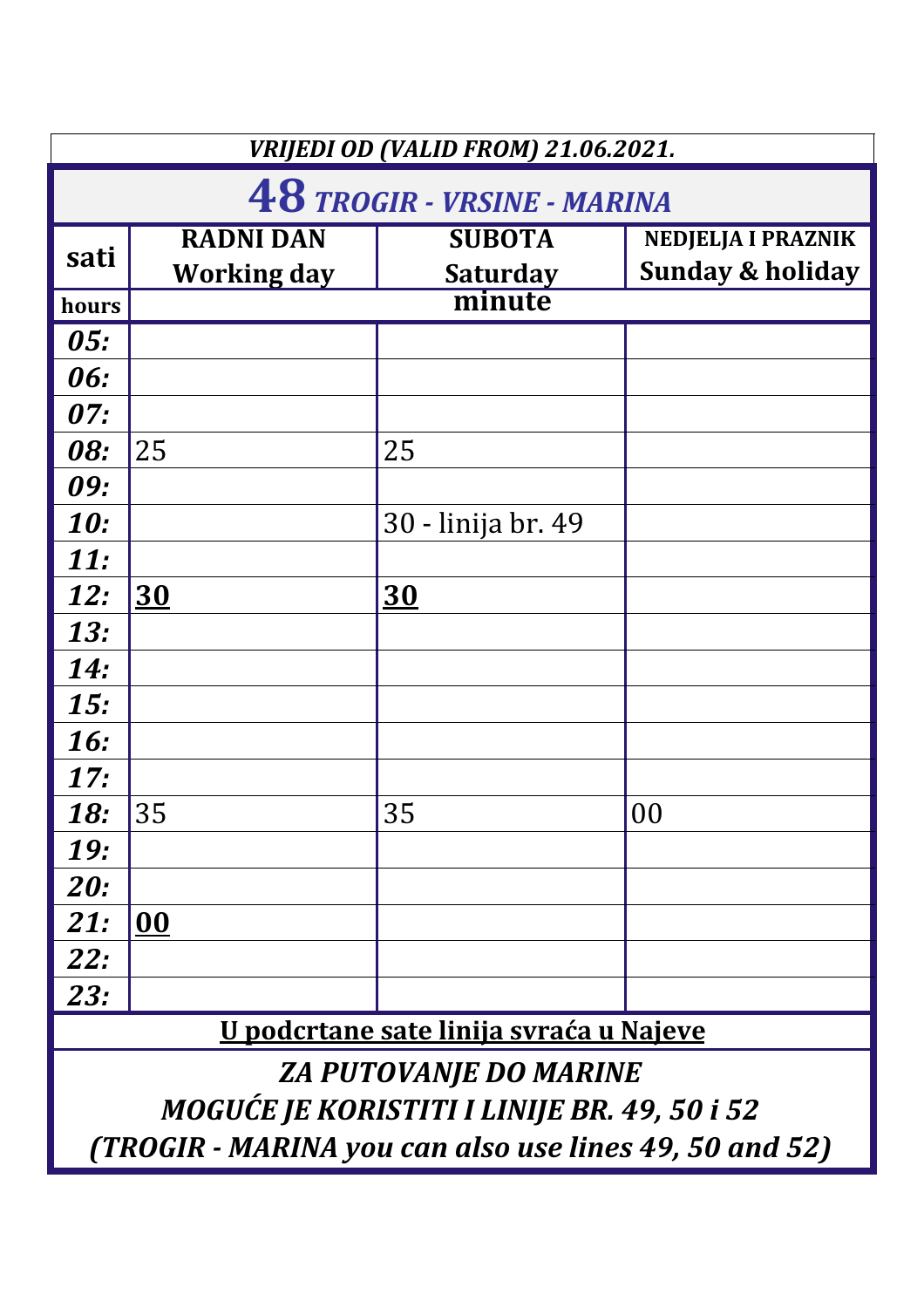|            | VRIJEDI OD (VALID FROM) 21.06.2021. |                                  |                                                          |  |
|------------|-------------------------------------|----------------------------------|----------------------------------------------------------|--|
|            | <b>48 MARINA - TROGIR</b>           |                                  |                                                          |  |
| sati       | <b>RADNI DAN</b><br>Working day     | <b>SUBOTA</b><br><b>Saturday</b> | <b>NEDJELJA I PRAZNIK</b><br><b>Sunday &amp; holiday</b> |  |
| hours      |                                     | minute                           |                                                          |  |
| 05:        |                                     |                                  |                                                          |  |
| 06:        | 05, 50 iz Vinišća                   | 05                               |                                                          |  |
| 07:        |                                     | 25 iz Vinišća                    |                                                          |  |
| 08:        |                                     |                                  |                                                          |  |
| 09:        | 00                                  | 00                               |                                                          |  |
| <b>10:</b> |                                     |                                  |                                                          |  |
| <b>11:</b> | 25 iz Vinišća                       | 25 - iz Vinišća                  |                                                          |  |
| <b>12:</b> |                                     |                                  |                                                          |  |
| <b>13:</b> | 05                                  | 05                               |                                                          |  |
| <b>14:</b> |                                     |                                  |                                                          |  |
| <b>15:</b> |                                     |                                  |                                                          |  |
| <b>16:</b> | 25 iz Vinišća                       |                                  |                                                          |  |
| 17:        |                                     |                                  |                                                          |  |
| <b>18:</b> |                                     |                                  | 35                                                       |  |
| <b>19:</b> | 10                                  | 10                               |                                                          |  |
| <b>20:</b> |                                     |                                  |                                                          |  |
| 21:        | 35                                  |                                  |                                                          |  |
| <b>22:</b> |                                     |                                  |                                                          |  |
| 23:        |                                     |                                  |                                                          |  |

*ZA PUTOVANJE IZ MARINE* 

*MOGUĆE JE KORISTITI I LINIJE BR. 49, 50 i 52*

*(MARINA - TROGIR you can also use lines 49, 50 and 52)*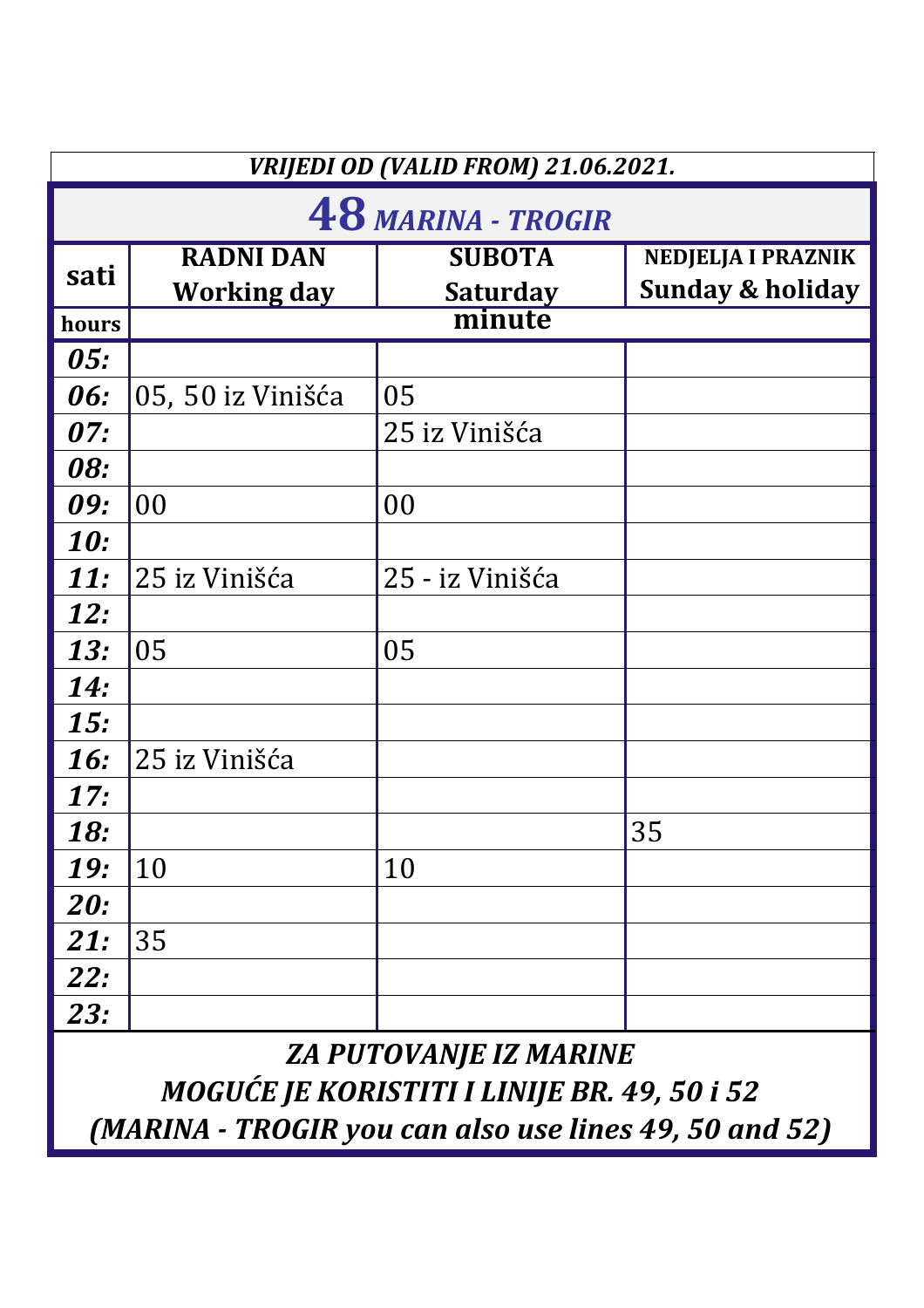| VRIJEDI OD (VALID FROM) 21.06.2021. |                                                |                                  |                                                          |  |
|-------------------------------------|------------------------------------------------|----------------------------------|----------------------------------------------------------|--|
|                                     | 49 TROGIR - MARINA - VINIŠĆE                   |                                  |                                                          |  |
| sati                                | <b>RADNI DAN</b><br>Working day                | <b>SUBOTA</b><br><b>Saturday</b> | <b>NEDJELJA I PRAZNIK</b><br><b>Sunday &amp; holiday</b> |  |
| hours                               |                                                | minute                           |                                                          |  |
| 05:                                 | 25 - Sevid - Vinišće                           |                                  |                                                          |  |
| 06:                                 | 30 - iz Marine                                 | <u>30</u>                        |                                                          |  |
| <i>07:</i>                          |                                                |                                  |                                                          |  |
| <b>08:</b>                          |                                                |                                  |                                                          |  |
| 09:                                 |                                                |                                  |                                                          |  |
| <b>10:</b>                          | 30                                             | 30                               | 30                                                       |  |
| <b>11:</b>                          |                                                |                                  |                                                          |  |
| <b>12:</b>                          |                                                |                                  |                                                          |  |
| <b>13:</b>                          |                                                |                                  |                                                          |  |
| <b>14:</b>                          |                                                |                                  | 10                                                       |  |
| 15:                                 | 30                                             |                                  |                                                          |  |
| <b>16:</b>                          |                                                |                                  |                                                          |  |
| 17:                                 |                                                |                                  |                                                          |  |
| <b>18:</b>                          |                                                |                                  |                                                          |  |
| <b>19:</b>                          |                                                |                                  |                                                          |  |
| <b>20:</b>                          |                                                | 20                               | 20                                                       |  |
| <b>21:</b>                          |                                                |                                  |                                                          |  |
| <b>22:</b>                          |                                                |                                  |                                                          |  |
| <b>23:</b>                          |                                                |                                  |                                                          |  |
| TROGIR - VRSINE - MARINA - VINISCE  |                                                |                                  |                                                          |  |
|                                     | <u>U podcrtane sate linija svraća u Najeve</u> |                                  |                                                          |  |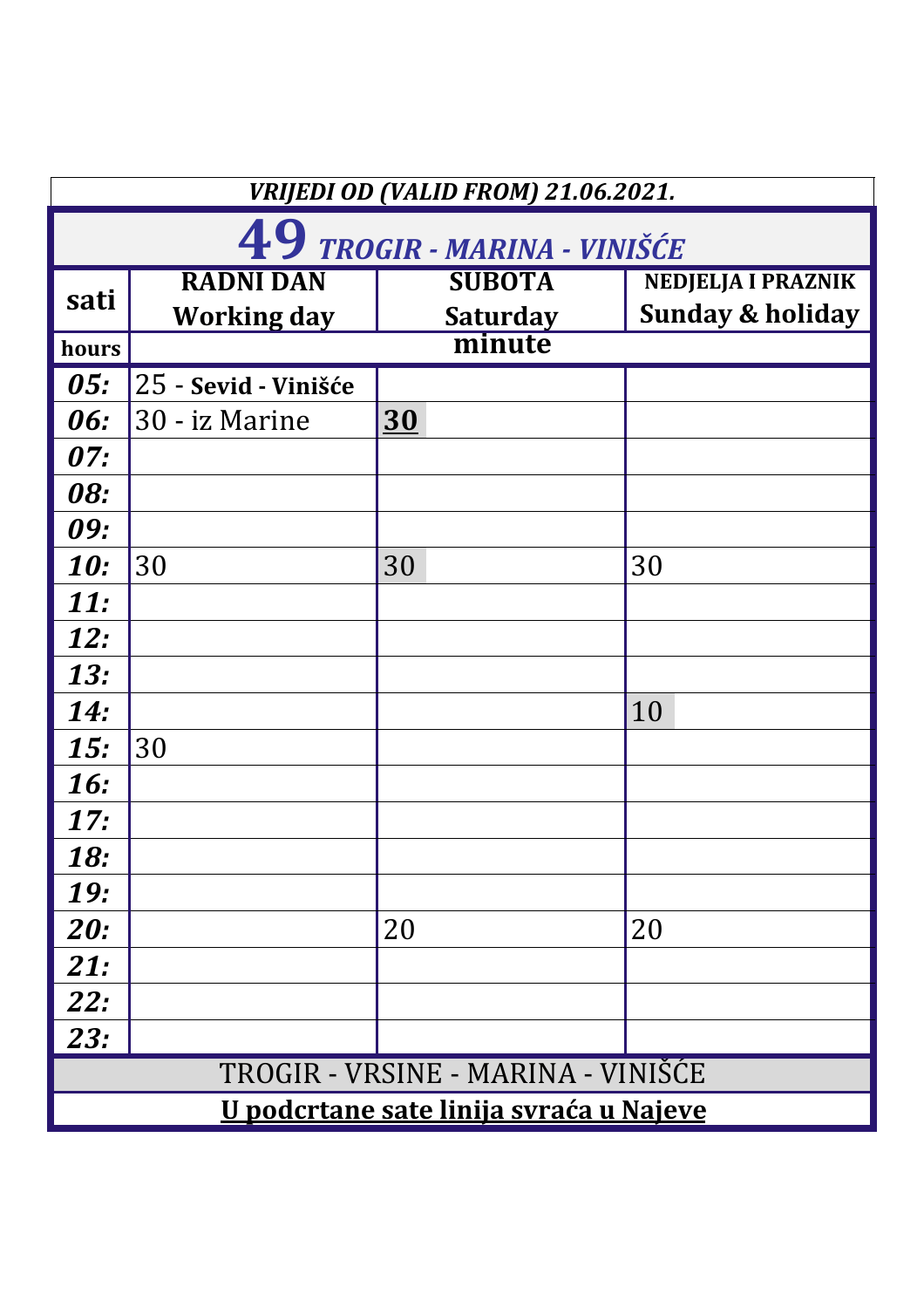| VRIJEDI OD (VALID FROM) 21.06.2021. |                                        |                                       |                                                          |  |  |
|-------------------------------------|----------------------------------------|---------------------------------------|----------------------------------------------------------|--|--|
|                                     | 49 VINIŠĆE - MARINA - TROGIR           |                                       |                                                          |  |  |
| sati                                | <b>RADNI DAN</b><br><b>Working day</b> | <b>SUBOTA</b><br><b>Saturday</b>      | <b>NEDJELJA I PRAZNIK</b><br><b>Sunday &amp; holiday</b> |  |  |
| hours                               |                                        | minute                                |                                                          |  |  |
| 05:                                 | 50 do Marine                           |                                       |                                                          |  |  |
| 06:                                 | 50                                     |                                       |                                                          |  |  |
| 07:                                 |                                        | 25                                    |                                                          |  |  |
| <b>08:</b>                          |                                        |                                       |                                                          |  |  |
| 09:                                 |                                        |                                       |                                                          |  |  |
| <b>10:</b>                          |                                        |                                       |                                                          |  |  |
| <b>11:</b>                          | 25                                     | 25                                    | 10                                                       |  |  |
| <b>12:</b>                          |                                        |                                       |                                                          |  |  |
| <b>13:</b>                          |                                        |                                       |                                                          |  |  |
| <b>14:</b>                          |                                        |                                       |                                                          |  |  |
| <b>15:</b>                          |                                        |                                       | 10                                                       |  |  |
| <b>16:</b>                          | 25                                     |                                       |                                                          |  |  |
| 17:                                 |                                        |                                       |                                                          |  |  |
| <b>18:</b>                          |                                        |                                       |                                                          |  |  |
| <b>19:</b>                          |                                        |                                       |                                                          |  |  |
| <b>20:</b>                          |                                        |                                       |                                                          |  |  |
| 21:                                 |                                        | 15 do Marine                          | 15                                                       |  |  |
| <b>22:</b>                          |                                        |                                       |                                                          |  |  |
| 23:                                 |                                        |                                       |                                                          |  |  |
|                                     |                                        | Linija polazi u 05:40 sati iz Dubrava |                                                          |  |  |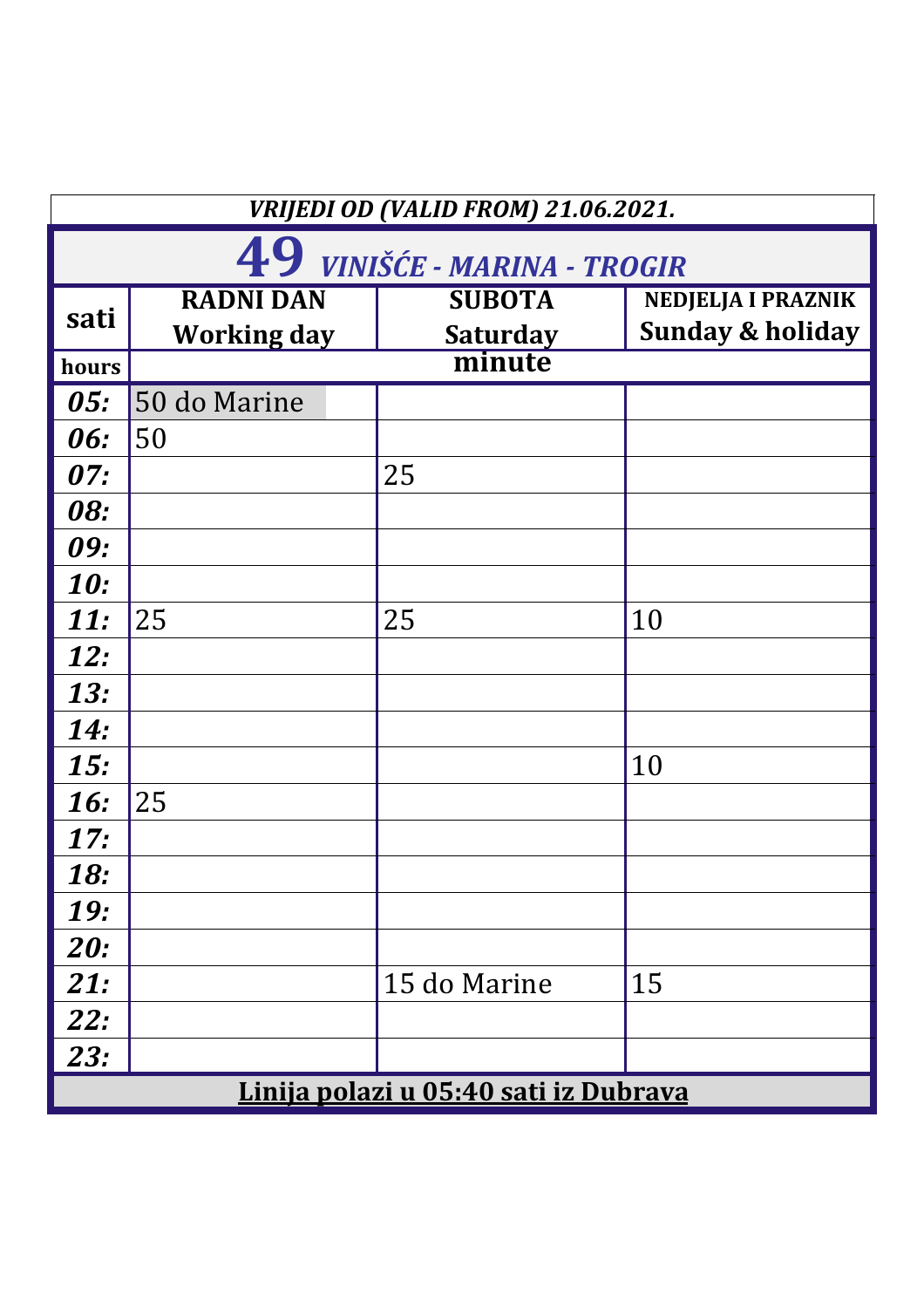| VRIJEDI OD (VALID FROM) 21.06.2021.       |                    |                 |                             |
|-------------------------------------------|--------------------|-----------------|-----------------------------|
| 50 TROGIR - MARINA - VINIŠĆE - SEVID      |                    |                 |                             |
| sati                                      | <b>RADNI DAN</b>   | <b>SUBOTA</b>   | <b>NEDJELJA I PRAZNIK</b>   |
|                                           | <b>Working day</b> | <b>Saturday</b> | <b>Sunday &amp; holiday</b> |
| hours                                     |                    | minute          |                             |
| <b>05:</b>                                | 25                 |                 |                             |
| 06:                                       |                    |                 |                             |
| 07:                                       |                    |                 |                             |
| 08:                                       |                    |                 |                             |
| 09:                                       |                    |                 |                             |
| <b>10:</b>                                |                    |                 |                             |
| <b>11:</b>                                | 45                 |                 |                             |
| <b>12:</b>                                |                    |                 |                             |
| <b>13:</b>                                | 55                 | 55              |                             |
| <b>14:</b>                                |                    |                 |                             |
| <b>15:</b>                                |                    |                 |                             |
| 16:                                       |                    |                 |                             |
| 17:                                       |                    |                 |                             |
| <b>18:</b>                                |                    |                 |                             |
| <b>19:</b>                                |                    |                 |                             |
| <b>20:</b>                                | 20                 |                 |                             |
| 21:                                       |                    |                 |                             |
| <b>22:</b>                                |                    |                 |                             |
| 23:                                       |                    |                 |                             |
| TROGIR - VRSINE - MARINA - SEVID          |                    |                 |                             |
| <u>U 5:25 sati linija svraća u Najeve</u> |                    |                 |                             |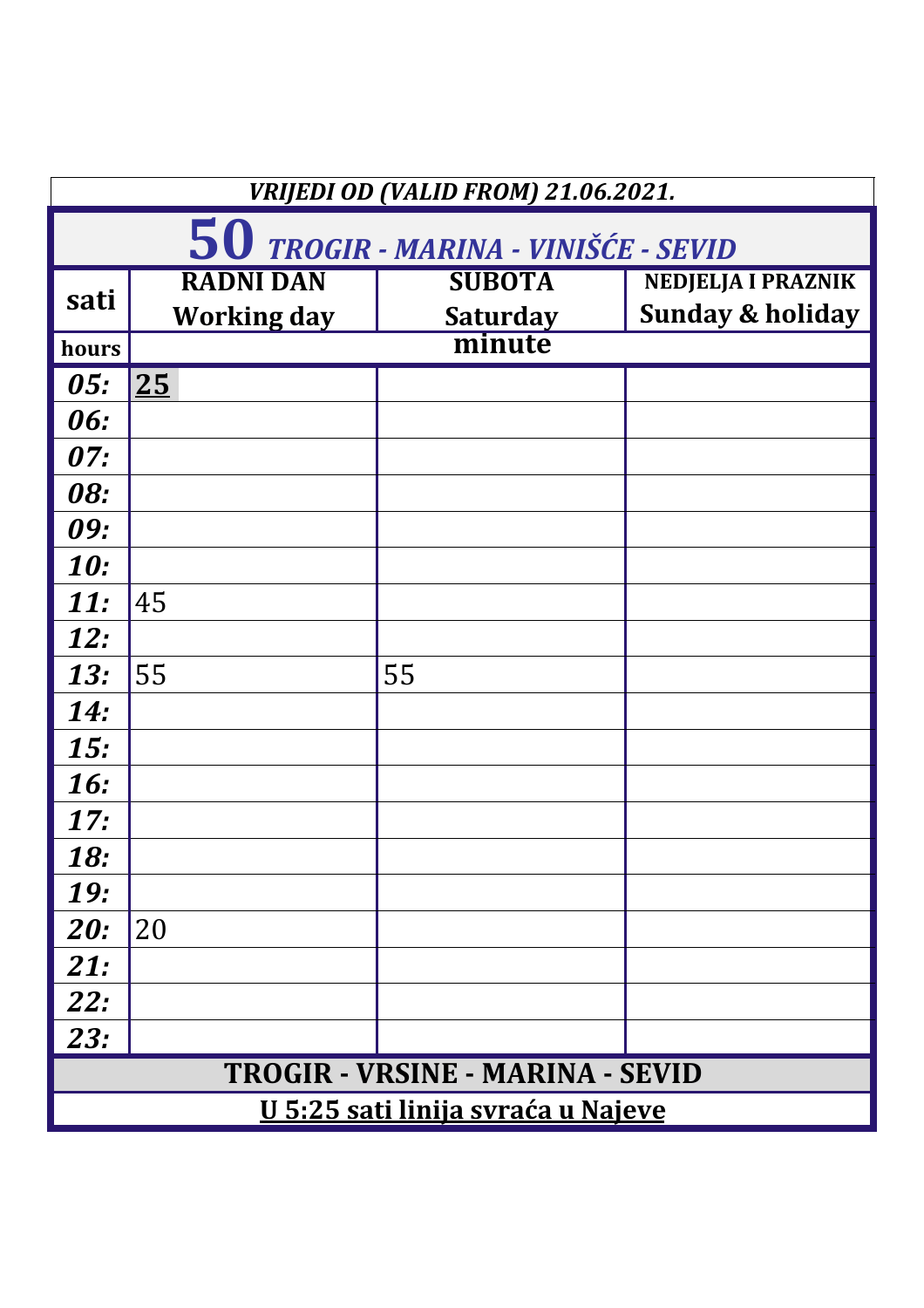| VRIJEDI OD (VALID FROM) 21.06.2021. |                             |                 |                             |
|-------------------------------------|-----------------------------|-----------------|-----------------------------|
| 50 SEVID - TROGIR                   |                             |                 |                             |
| sati                                | <b>RADNI DAN</b>            | <b>SUBOTA</b>   | <b>NEDJELJA I PRAZNIK</b>   |
|                                     | <b>Working day</b>          | <b>Saturday</b> | <b>Sunday &amp; holiday</b> |
| hours                               |                             | minute          |                             |
| <i>05:</i>                          |                             |                 |                             |
| 06:                                 | <b>15</b> (6:50 iz Vinišća) |                 |                             |
| 07:                                 |                             |                 |                             |
| <b>08:</b>                          |                             |                 | N                           |
| 09:                                 |                             |                 | E                           |
| <b>10:</b>                          |                             |                 |                             |
| <b>11:</b>                          |                             |                 | P                           |
| <b>12:</b>                          |                             |                 | R                           |
| <b>13:</b>                          | 00                          |                 | $\mathbf 0$                 |
| <b>14:</b>                          |                             |                 | M                           |
| 15:                                 | 10                          | 10              | E                           |
| <b>16:</b>                          |                             |                 | T                           |
| 17:                                 |                             |                 | U                           |
| 18:                                 |                             |                 | J                           |
| <b>19:</b>                          |                             |                 | E                           |
| <b>20:</b>                          |                             |                 |                             |
| 21:                                 |                             |                 |                             |
| <b>22:</b>                          | 35 do Marine                |                 |                             |
| 23:                                 |                             |                 |                             |
| <b>SEVID - VINIŠĆE - TROGIR</b>     |                             |                 |                             |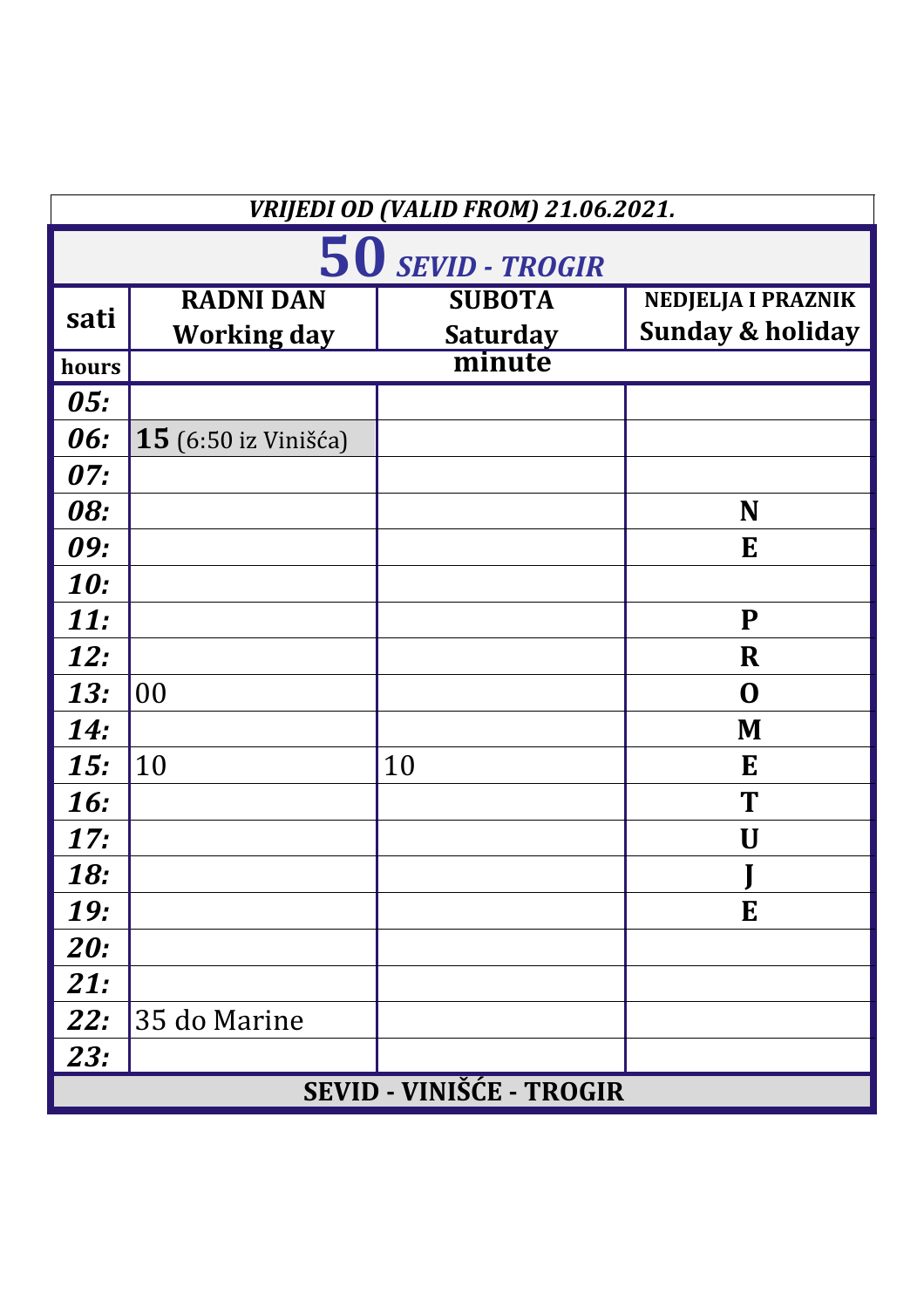| VRIJEDI OD (VALID FROM) 08.11.2021.                                       |                    |                 |                             |  |
|---------------------------------------------------------------------------|--------------------|-----------------|-----------------------------|--|
| 51 TROGIR - BLIZNA - BRISTIVICA - LJUBITOVICA                             |                    |                 |                             |  |
|                                                                           | <b>RADNI DAN</b>   | <b>SUBOTA</b>   | <b>NEDJELJA I PRAZNIK</b>   |  |
| sati                                                                      | <b>Working day</b> | <b>Saturday</b> | <b>Sunday &amp; holiday</b> |  |
| hours                                                                     |                    | minute          |                             |  |
| 04:                                                                       |                    |                 |                             |  |
| 05:                                                                       | 55                 |                 |                             |  |
| 06:                                                                       |                    |                 |                             |  |
| 07:                                                                       |                    |                 |                             |  |
| 08:                                                                       |                    |                 | N                           |  |
| 09:                                                                       |                    |                 | E                           |  |
| <b>10:</b>                                                                | 30                 |                 |                             |  |
| <b>11:</b>                                                                |                    |                 | P                           |  |
| 12:                                                                       | 00                 | 00              | $\mathbf R$                 |  |
| <b>13:</b>                                                                |                    |                 | O                           |  |
| <b>14:</b>                                                                | 05                 |                 | M                           |  |
| 15:                                                                       | 30                 |                 | E                           |  |
| <b>16:</b>                                                                |                    |                 | T                           |  |
| 17:                                                                       |                    |                 | U                           |  |
| <b>18:</b>                                                                |                    |                 |                             |  |
| <b>19:</b>                                                                |                    |                 | E                           |  |
| <b>20:</b>                                                                | 30                 | 30              |                             |  |
| <b>21:</b>                                                                |                    |                 |                             |  |
| 22:                                                                       | 15                 |                 |                             |  |
| Trasa linije: Trogir - Bristivica - Jajići - Blizna - Elezi - Ljubitovica |                    |                 |                             |  |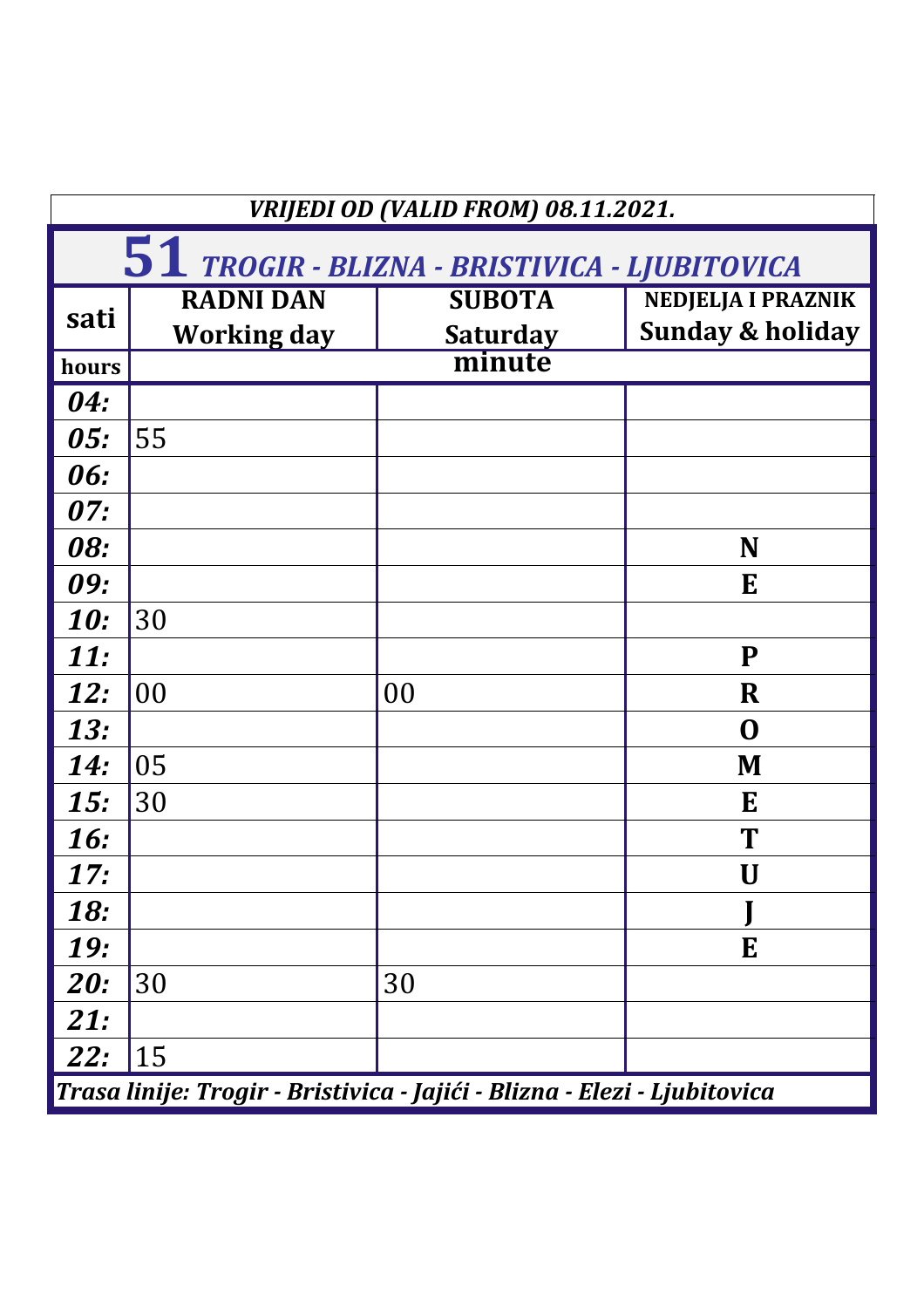| VRIJEDI OD (VALID FROM) 30.10.2021. |                     |                 |                             |
|-------------------------------------|---------------------|-----------------|-----------------------------|
| 51 LJUBITOVICA - TROGIR             |                     |                 |                             |
| sati                                | <b>RADNI DAN</b>    | <b>SUBOTA</b>   | <b>NEDJELJA I PRAZNIK</b>   |
|                                     | <b>Working day</b>  | <b>Saturday</b> | <b>Sunday &amp; holiday</b> |
| hours                               |                     | minute          |                             |
| 04:                                 | 50 preko Bristivice |                 |                             |
| 05:                                 |                     |                 |                             |
| 06:                                 | 55                  |                 |                             |
| 07:                                 |                     |                 |                             |
| <b>08:</b>                          |                     |                 | N                           |
| 09:                                 |                     |                 | E                           |
| <b>10:</b>                          |                     |                 |                             |
| <b>11:</b>                          | 40                  |                 | ${\bf P}$                   |
| <b>12:</b>                          |                     |                 | $\mathbf R$                 |
| <b>13:</b>                          | 10                  | 10              | O                           |
| <b>14:</b>                          |                     |                 | M                           |
| 15:                                 | 15                  |                 | E                           |
| <b>16:</b>                          |                     |                 | T                           |
| 17:                                 | 00                  |                 | U                           |
| <b>18:</b>                          |                     |                 |                             |
| <b>19:</b>                          |                     |                 | E                           |
| <b>20:</b>                          |                     |                 |                             |
| 21:                                 | 40                  | 40              |                             |
| <b>22:</b>                          |                     |                 |                             |
| 23:                                 |                     |                 |                             |
|                                     |                     |                 |                             |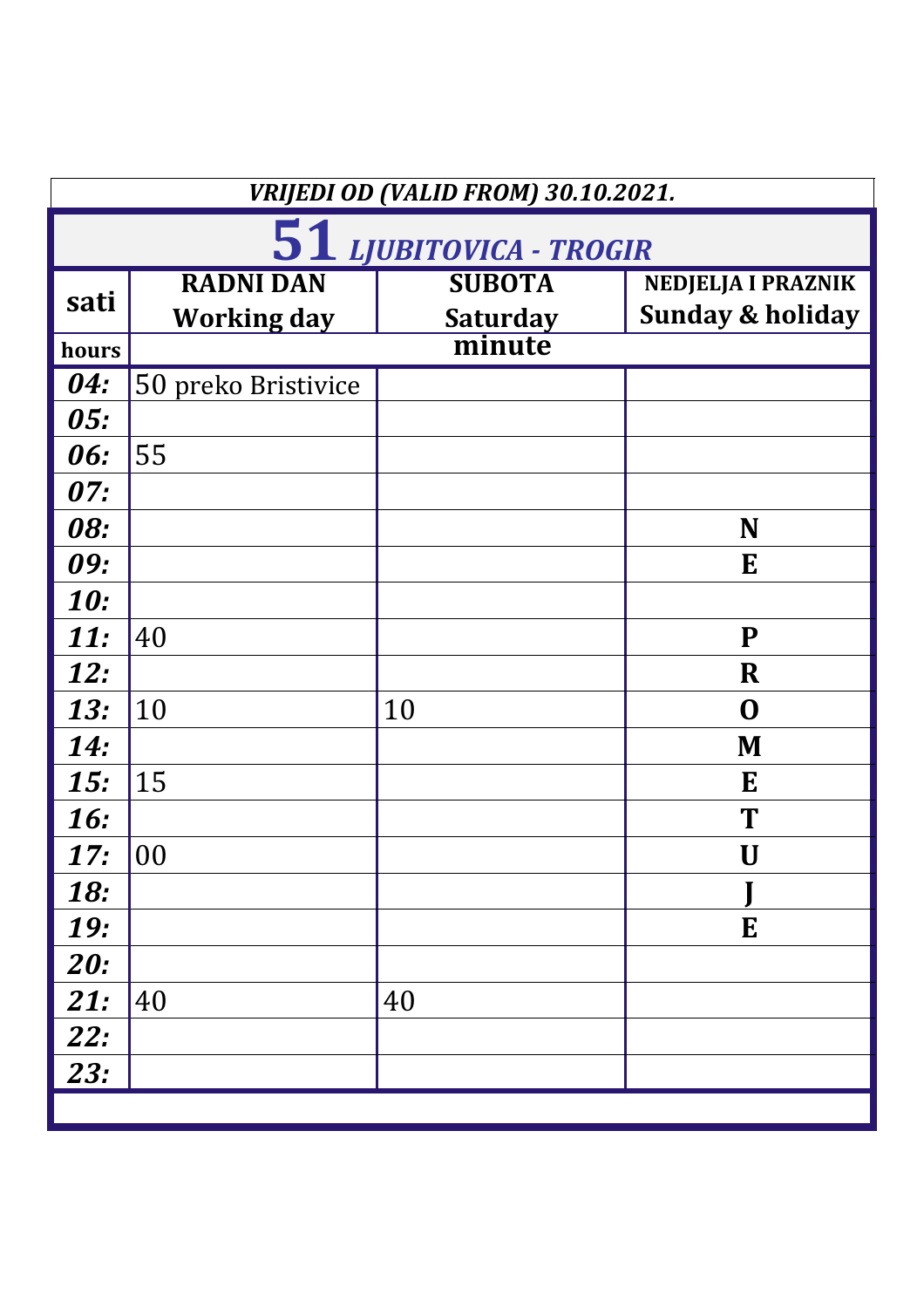| VRIJEDI OD (VALID FROM) 04.10.2021.               |                    |                 |                             |
|---------------------------------------------------|--------------------|-----------------|-----------------------------|
| 52 TROGIR - VRSINE - MARINA - VINOVAC             |                    |                 |                             |
| sati                                              | <b>RADNI DAN</b>   | <b>SUBOTA</b>   | <b>NEDJELJA I PRAZNIK</b>   |
|                                                   | <b>Working day</b> | <b>Saturday</b> | <b>Sunday &amp; holiday</b> |
| hours                                             |                    | minute          |                             |
| 04:                                               |                    | 45 (iz Vrsina)  |                             |
| 05:                                               |                    |                 | <b>10</b>                   |
| <b>06:</b>                                        | 05 iz Marine       |                 |                             |
| 07:                                               |                    |                 |                             |
| <b>08:</b>                                        |                    |                 |                             |
| 09:                                               |                    |                 |                             |
| <b>10:</b>                                        | 20                 |                 |                             |
| <b>11:</b>                                        |                    |                 |                             |
| 12:                                               |                    |                 |                             |
| <b>13:</b>                                        |                    |                 |                             |
| <b>14:</b>                                        | 20                 | 20              |                             |
| 15:                                               | 30                 |                 |                             |
| <b>16:</b>                                        |                    |                 |                             |
| 17:                                               |                    |                 |                             |
| <b>18:</b>                                        |                    |                 |                             |
| <b>19:</b>                                        | 35                 |                 | <u>30</u>                   |
| <b>20:</b>                                        |                    | 20              |                             |
| <b>21:</b>                                        |                    |                 |                             |
| <b>22:</b>                                        | 20                 |                 |                             |
| <u>U podcrtane sate linija ne svraća u Najeve</u> |                    |                 |                             |